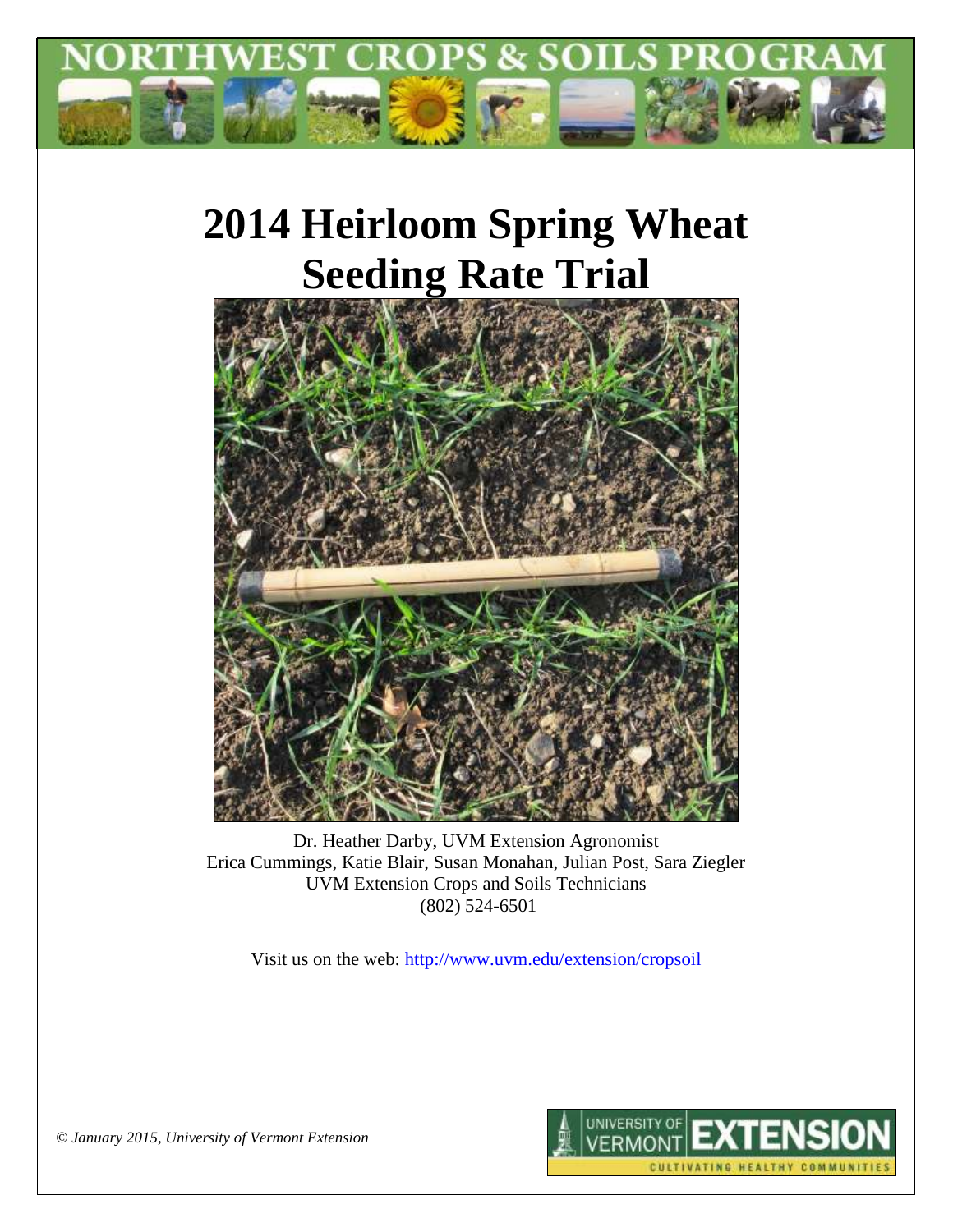**2014 HEIRLOOM SPRING WHEAT SEEDING RATE TRIAL**

Dr. Heather Darby, University of Vermont Extension [Heather.Darby\[at\]uvm.edu](mailto:Heather.Darby@uvm.edu)

University of Vermont Extension began its heirloom spring wheat project in 2007 to determine whether heirloom varieties developed before 1950 could thrive in Vermont's climate. Many consumers are interested in heirloom wheat as they feel it has better flavor, while many farmers are also interested in heirloom wheat varieties as they may have superior genetics that are better adapted to the challenging growing conditions in the Northeast. Several producers have asked questions about the best agronomic practices for cultivating heirloom wheat. It is unclear if heirloom wheat will require lower seeding rates as compared to modern day varieties. Seeding rates can influence weed populations as well as overall yield and quality. The purpose of this trial was to determine optimum seeding rates for heirloom spring wheat in Vermont.

## **MATERIALS AND METHODS**

In April 2014, heirloom spring wheat seeding rate trials were established at Borderview Research Farm in Alburgh, Vermont and at Butterworks Farm in Westfield, VT. The experimental plot design was a randomized complete block split design with four replications. Seeding rate was the main plot and variety the split plot. The seedbed at both the Alburgh and Westfield locations was prepared by conventional tillage methods. All plots were managed with practices similar to those used by producers in the surrounding areas (Table 1). The previous crop planted at the Alburgh site was sod, and the previous crop planted at the Westfield site was dry beans. Prior to planting, both fields were disked and spike tooth harrowed to prepare for seeding. The plots were seeded with a Great Plains NT60 Cone Seeder at seeding rates of 50, 75, 100, 125, or 150 lbs ac<sup>-1</sup> with two different heirloom varieties: Ladoga and Red Fife. Plot size was 5' x 20'. At the Alburgh location the trial was planted on 25-Apr and at the Westfield location they were planted on 29-Apr.

| <b>Trial Information</b>      | <b>Heirloom Spring Wheat Seeding Rate Trials</b> |                                                   |  |  |  |  |
|-------------------------------|--------------------------------------------------|---------------------------------------------------|--|--|--|--|
|                               | Alburgh, VT                                      | Westfield, VT                                     |  |  |  |  |
| Location                      | <b>Borderview Research Farm</b>                  | <b>Butterworks Farm</b>                           |  |  |  |  |
| Soil type                     | Benson rocky silt loam                           | Colton-Duxbury complex                            |  |  |  |  |
| Previous crop                 | Sod                                              | Dry beans                                         |  |  |  |  |
| <b>Row spacing (in)</b>       | 6                                                | 6                                                 |  |  |  |  |
| Seeding rate (lbs $ac^{-1}$ ) | 50, 75, 100, 125, & 150                          | 50, 75, 100, 125, & 150                           |  |  |  |  |
| <b>Replicates</b>             |                                                  | 4                                                 |  |  |  |  |
| <b>Planting date</b>          | $25-Apr$                                         | $29-Apr$                                          |  |  |  |  |
| <b>Harvest date</b>           | $8-Aug$                                          | $20-Aug$                                          |  |  |  |  |
| Harvest area (ft)             | 5 x 20                                           | $5 \times 20$                                     |  |  |  |  |
| <b>Tillage operations</b>     | Fall plow, spring disk $&$<br>spike tooth harrow | Fall plow, spring disk $\&$<br>spike tooth harrow |  |  |  |  |

**Table 1. General plot management of the heirloom spring wheat seeding rate trial, 2014.**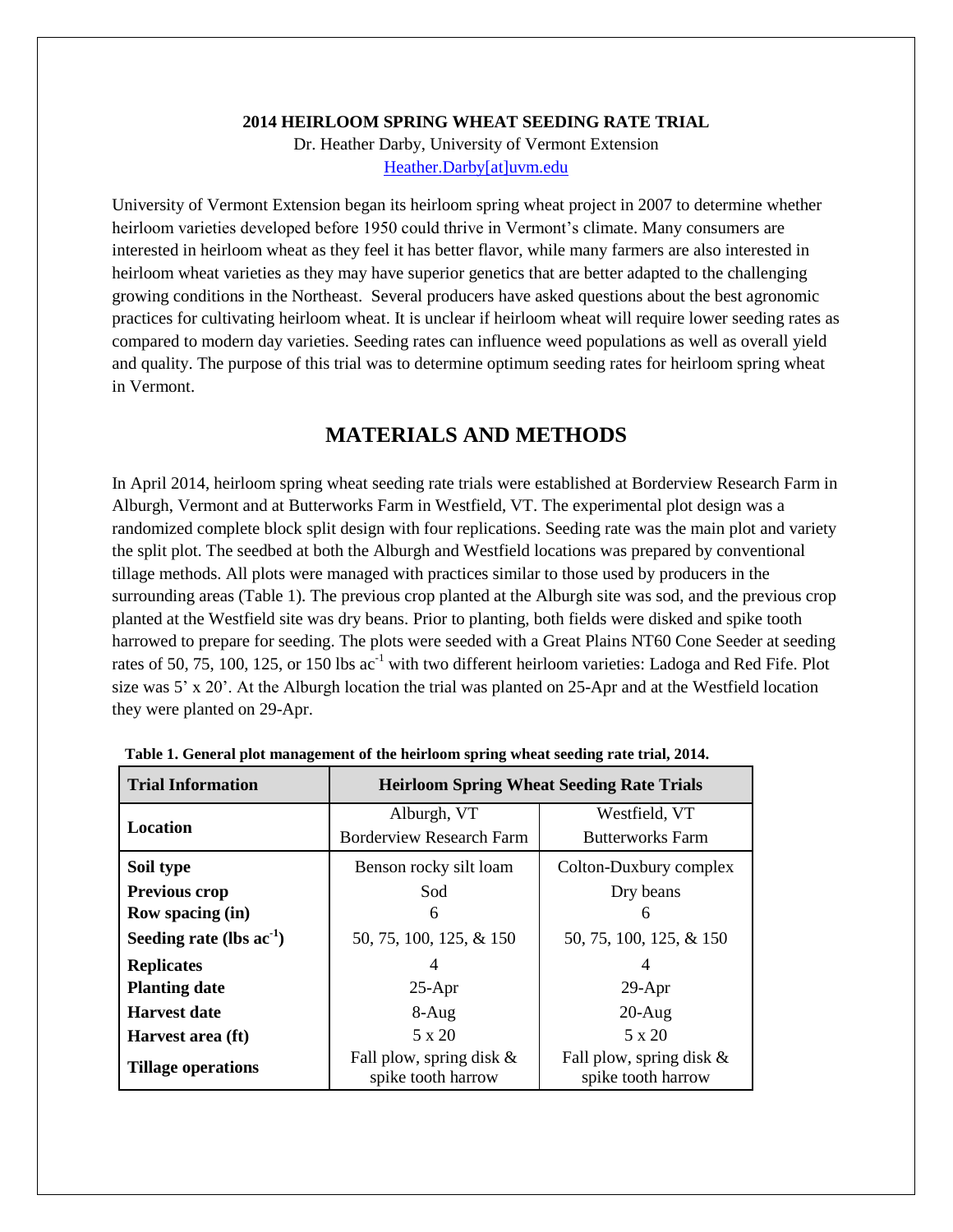Populations were measured on 5-Jun at the Alburgh location by taking two, 1/3 meter plant counts per plot. Prior to harvest, at the Alburgh location, plant heights were measured, excluding the awns, and a visual estimate of the percentage of lodged plants taken. Grain plots were harvested with an Almaco SPC50 plot combine on 8-Aug at the Alburgh location and 20-Aug at the Westfield location, the harvest area was 5' x 20'. In addition, grain moisture, test weight and yield were calculated.

Following harvest, seed was cleaned with a small Clipper cleaner (A.T. Ferrell, Bluffton, IN). An approximate one pound subsample was collected to determine quality. Quality measurements included standard testing parameters used by commercial mills. Test weight was measured by the weighing of a known volume of grain. Generally the heavier the wheat is per bushel, the higher baking quality. The acceptable test weight for bread wheat is 56-60 lbs per bushel. Once test weight was determined, the samples were then ground into flour using the Perten LM3100 Laboratory Mill. At this time, flour was evaluated for its protein content and falling number. Grains were analyzed for protein content using the Perten Inframatic 8600 Flour Analyzer. Grain protein affects gluten strength and loaf volume. Most commercial mills target 12-14% protein. Protein was calculated on a 12% moisture basis. The determination of falling number (AACC Method 56-81B, AACC Intl., 2000) was measured on the Perten FN 1500 Falling Number Machine. The falling number is related to the level of sprout damage that has occurred in the grain. It is measured by the time it takes, in seconds, for a stirrer to fall through a slurry of flour and water to the bottom of the tube. Falling numbers greater than 350 indicate low enzymatic activity and sound quality wheat. A falling number lower than 200 indicates high enzymatic activity and poor quality wheat. Deoxynivalenol (DON) analysis was analyzed using Veratox DON 5/5 Quantitative test from the NEOGEN Corp. This test has a detection range of 0.5 to 5 ppm. Samples with DON values greater than 1 ppm are considered unsuitable for human consumption.

All data was analyzed using a mixed model analysis where replicates were considered random effects. The LSD procedure was used to separate seeding rate means when the F-test was significant  $(P< 0.10)$ .

Variations in yield and quality can occur because of variations in genetics, soil, weather and other growing conditions. Statistical analysis makes it possible to determine whether a difference among varieties is real or whether it might have occurred due to other variations in the field. At the bottom of each table, a LSD value is presented for each variable (e.g. yield). Least Significant Differences at the 10% level of probability are shown. Where the difference between two varieties within a column is equal to or greater than the LSD value at the bottom of the column, you can be sure in 9 out of 10 chances that there is a real difference between the two varieties. In the example below, variety A is significantly

different from variety C, but not from variety B. The difference between A and B is equal to 725, which is less than the LSD value of 889. This means that these varieties did not differ in yield. The difference between A and C is equal to 1454, which is greater than the LSD value of 889. This means that the yields of these varieties were significantly different from one another. The asterisk indicates that variety B was not significantly lower than the top yielding variety.

| <b>Variety</b> | Yield |
|----------------|-------|
| A              | 3161  |
| B              | 3886* |
| C              | 4615* |
| LSD            | 889   |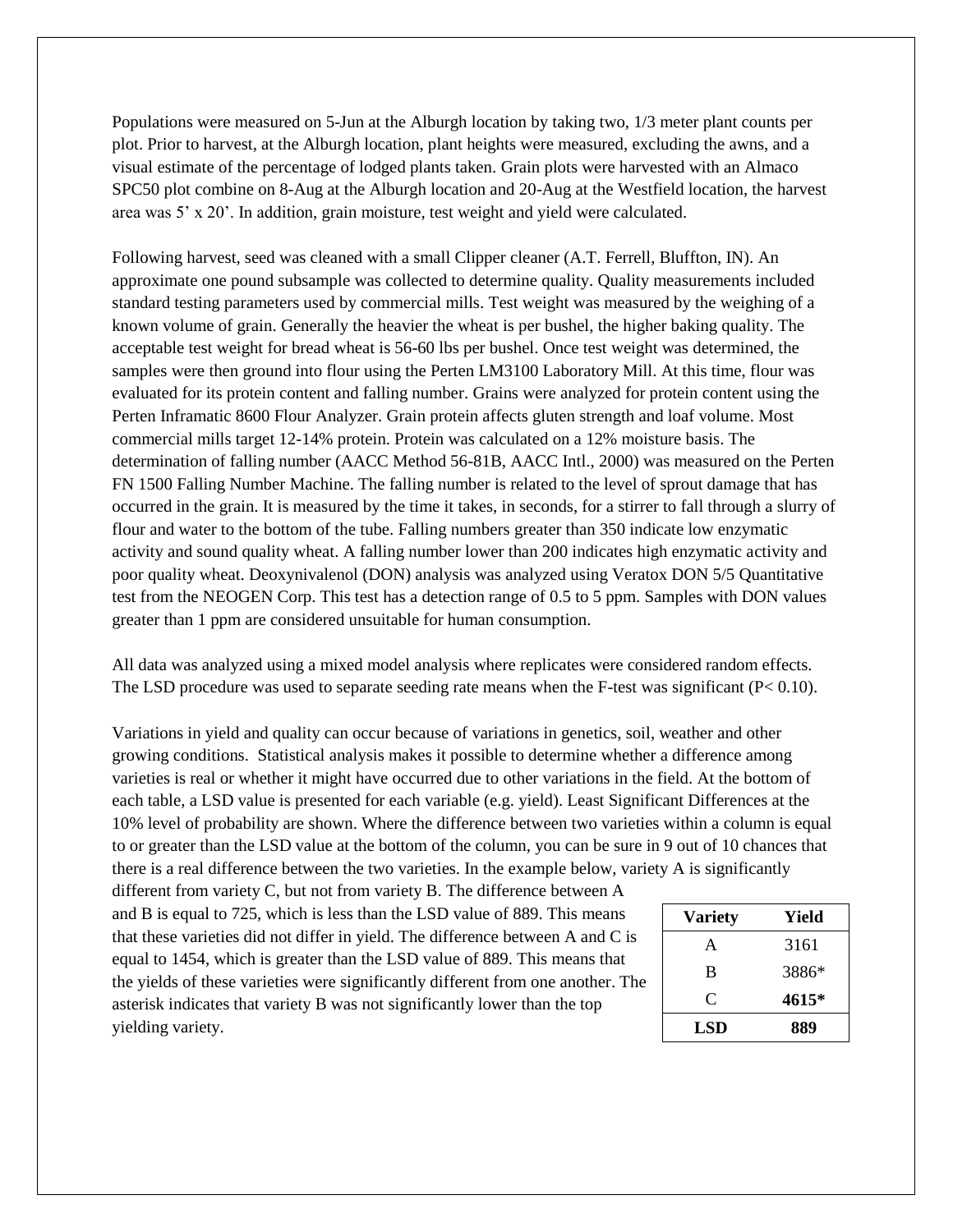## **RESULTS**

Seasonal precipitation and temperatures were recorded with a Davis Instruments Vantage Pro2 with Weatherlink data logger on site in Alburgh, VT (Table 2). The spring wheat growing season this year experienced lower than normal temperatures in April, July and August with above average temperatures in May and June. Alburgh experienced above average rainfall. From April to August there was an accumulation of 4440 Growing Degree Days (GDDs) in Alburgh, VT, which is 52 GDDs lower than the 30 year average.

| Alburgh, VT                   | Apr     | May  | Jun  | Jul     | Aug     |  |  |  |  |  |
|-------------------------------|---------|------|------|---------|---------|--|--|--|--|--|
| Average Temperature (F)       | 43.0    | 57.4 | 66.9 | 69.7    | 67.6    |  |  |  |  |  |
| Departure from Normal         | $-1.80$ | 1.00 | 1.10 | $-0.90$ | $-1.20$ |  |  |  |  |  |
|                               |         |      |      |         |         |  |  |  |  |  |
| Precipitation (inches)        | 4.34    | 4.90 | 6.09 | 5.15    | 3.98    |  |  |  |  |  |
| Departure from Normal         | 1.52    | 1.45 | 2.40 | 1.00    | 0.07    |  |  |  |  |  |
|                               |         |      |      |         |         |  |  |  |  |  |
| Growing Degree Days (base 32) | 330     | 789  | 1041 | 1171    | 1108    |  |  |  |  |  |
| Departure from Normal         | $-53.9$ | 32.8 | 27.3 | $-26.9$ | $-31.0$ |  |  |  |  |  |

**Table 2. Temperature and precipitation summary for Alburgh, VT, 2014.**

Based on weather data from Davis Instruments Vantage Pro2 with Weatherlink data logger. Historical averages for 30 years of NOAA data (1981-2010).

Seasonal precipitation and temperature was recorded at a weather station in close proximity to the Westfield site and is shown in Table 3. Westfield experienced below average temperatures and above average rainfall during the spring wheat growing season. From April to August there was an accumulation of 3922 Growing Degree Days (GDDs) in Westfield, VT, which is 194 GDDs lower than the 30 year average.

| Table 3. Temperature and precipitation summary for Westfield, VT, 2014. |  |  |  |  |
|-------------------------------------------------------------------------|--|--|--|--|
|                                                                         |  |  |  |  |

| <b>Westfield, VT</b>          | Apr     | <b>May</b> | Jun     | Jul     | Aug     |
|-------------------------------|---------|------------|---------|---------|---------|
| Average Temperature (F)       | 39.4    | 53.6       | 62.9    | 67.2    | 64.6    |
| Departure from Normal         | $-3.20$ | $-1.20$    | $-0.90$ | $-0.80$ | $-1.50$ |
|                               |         |            |         |         |         |
| Precipitation (inches)        | 3.04    | 5.39       | 4.45    | 5.85    | 4.83    |
| Departure from Normal         | 0.23    | 1.72       | 0.49    | 1.52    | 0.22    |
|                               |         |            |         |         |         |
| Growing Degree Days (base 32) | 222     | 670        | 927     | 1091    | 1012    |
| Departure from Normal         | $-101$  | $-40.3$    | $-27.0$ | 18.6    | $-44.9$ |

Based on National Weather Service data from cooperative observation stations in Newport, VT. Historical averages are for 30 years of NOAA data (1981-2010) from Newport, VT. Data taken from Sutton, VT when Newport data was not available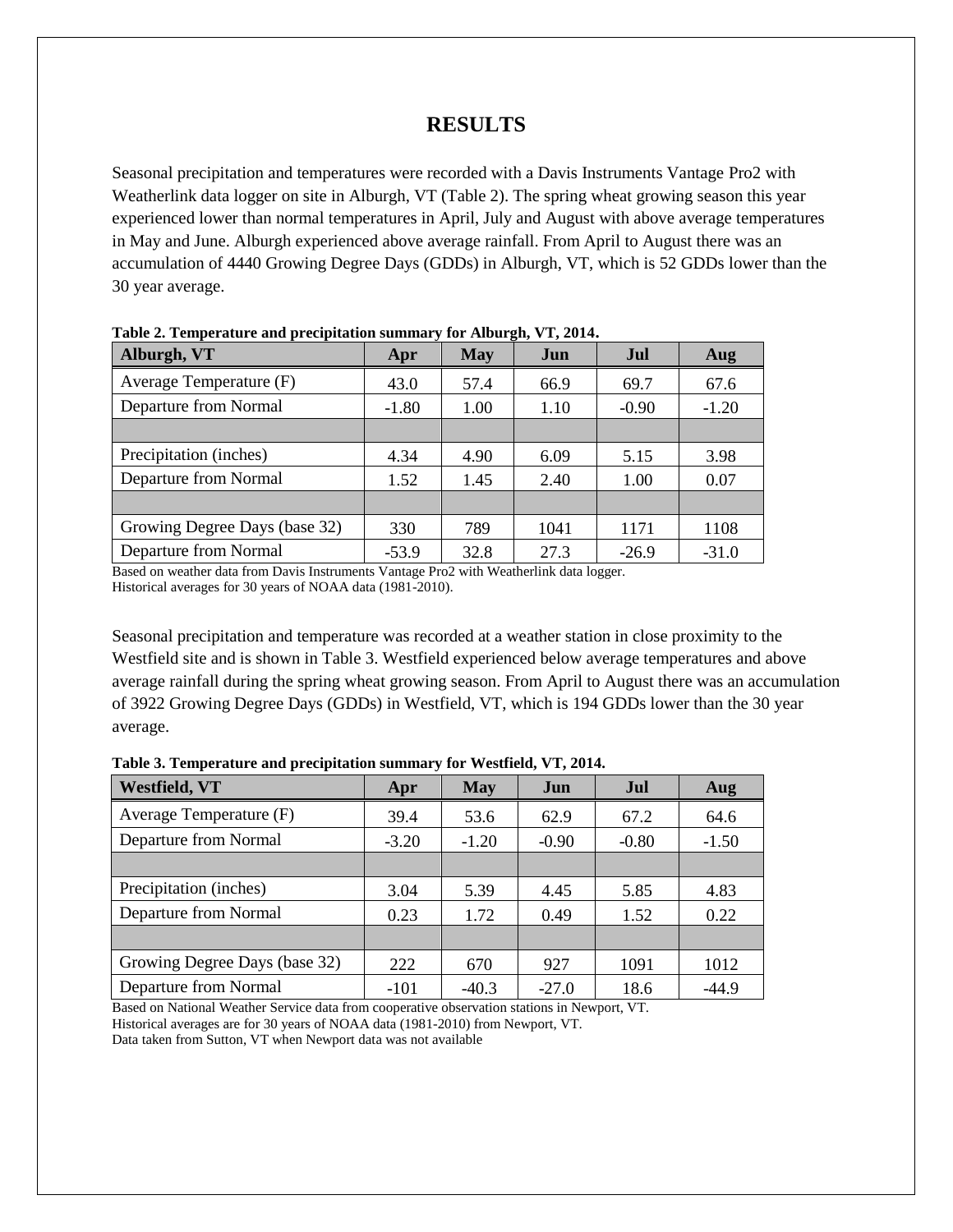#### *Seeding Rate x Variety Interactions*



**Figure 1. Seeding rate by variety interaction for crude protein, Alburgh, VT, 2014.** 

At both the Alburgh and Westfield locations (Figure 1 and Figure 2), there was a seeding rate by variety interaction for crude protein. The varieties performed similarly across seeding rates except for Red Fife when it was seeded at 150 lbs  $ac^{-1}$ . Generally crude protein levels were similar across seeding rates, however, Red Fife's crude protein at the highest seeding rate increased to 15.1% at the Alburgh location and 13.8% at the Westfield location. For both locations, Red Fife had a lower crude protein level than Ladoga for all seeding rates except the highest seeding rate of  $150$  lbs ac<sup>-1</sup> where the crude protein levels of Red Fife spiked above Ladoga's levels.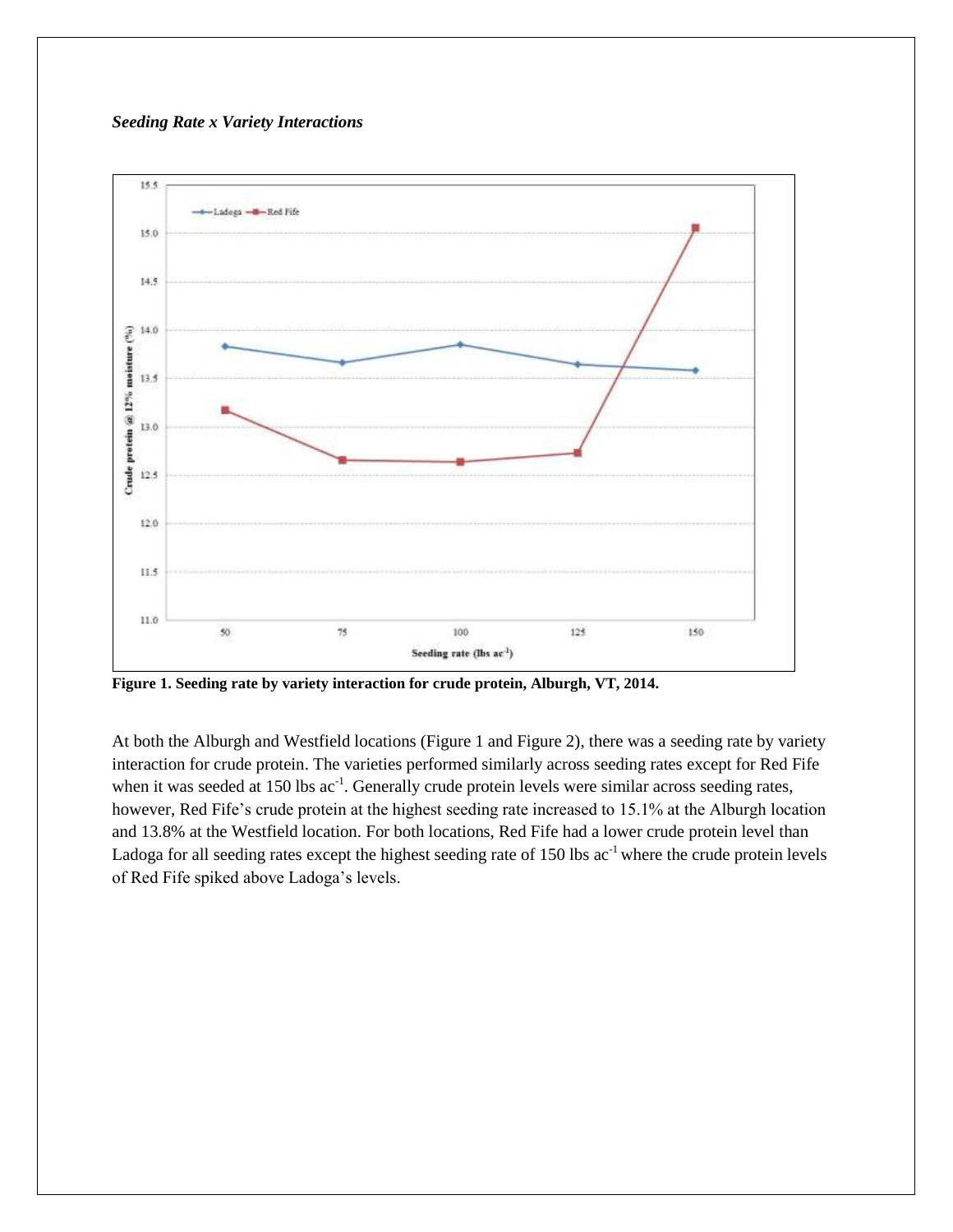

**Figure 2. Seeding rate by variety interaction for crude protein, Westfield, VT, 2014.** 

#### *Seeding Rate*

At the Alburgh location, seeding rate had a significant impact on moisture, crude protein, and falling number (Table 4, Figure 3). However, seeding rate did not significantly impact average plant height, lodging, yield, test weight, or deoxynivalenol (DON) level. The average yield across seeding rates was 1133 lbs ac<sup>-1</sup>. None of the seeding rates met industry standards of 55-60 lbs bu<sup>-1</sup>. The lowest moisture at harvest was the seeding rate of 150 lbs  $ac^{-1}$  (19.5%). All of the seeding rates had moisture levels above 14% and therefore had to be dried down for optimal grain storability. The seeding rate with the highest crude protein was 150 lbs  $ac^{-1}(14.3\%)$ . All of the seeding rates met or exceeded industry standards of 12-14% protein. All of the falling numbers were above 200 seconds and less than 350 seconds, indicating some sprouting damage. The seeding rate with the highest falling number (303 seconds) was 100 lbs  $ac^{-1}$ and the lowest falling number  $(271$  seconds) was the seeding rate of 50 lbs  $ac^{-1}$ . All of the seeding rate treatments had DON levels of 1 ppm or less and therefore were suitable for human consumption.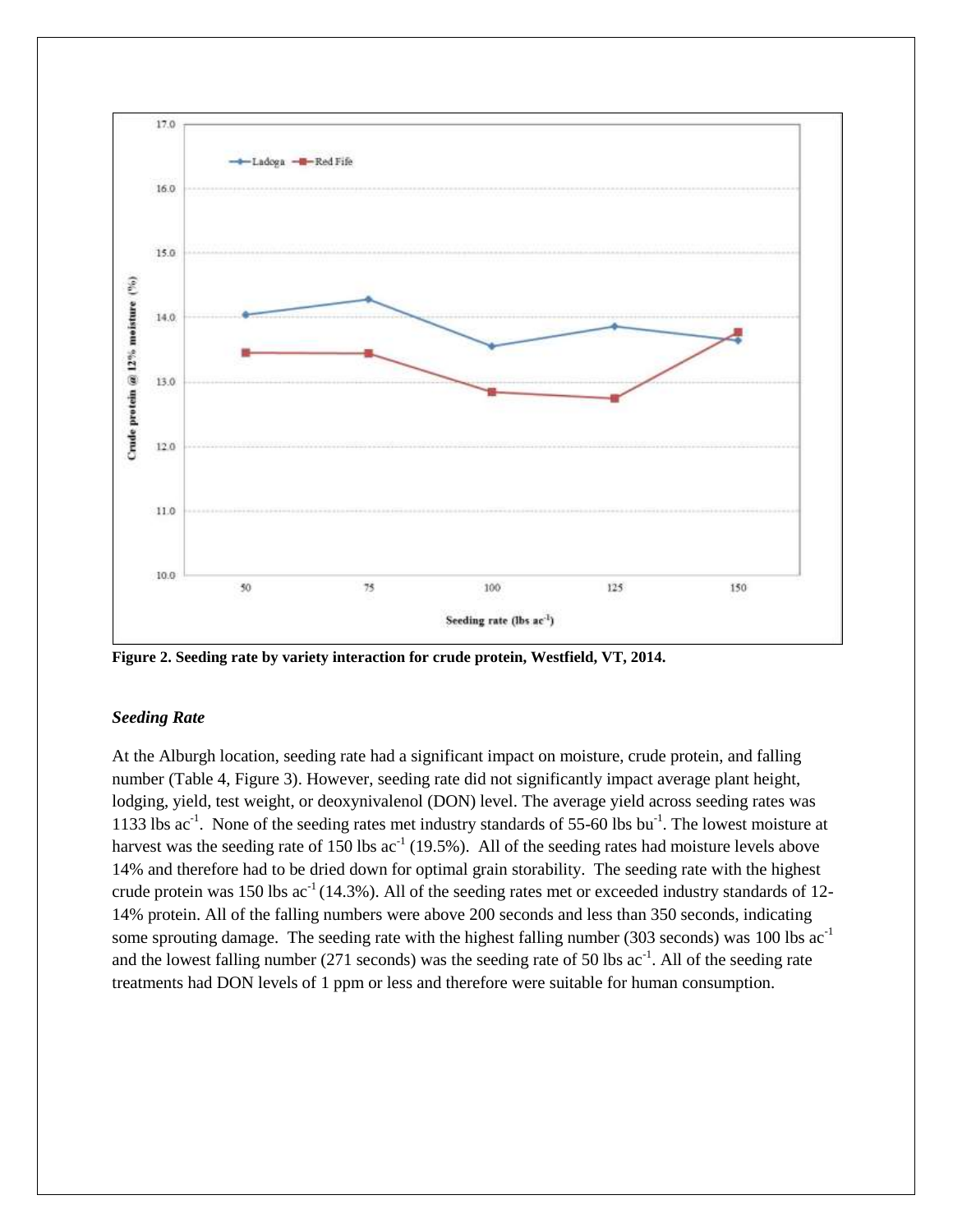| <b>Seeding</b><br>rate        | <b>Plant</b><br>height | Lodging   | <b>Yield</b><br>@13.5%<br>moisture | <b>Moisture</b> | <b>Test</b><br>weight         | <b>Crude</b><br>protein<br>@12%<br>moisture | <b>Falling</b><br>number | <b>DON</b> |
|-------------------------------|------------------------|-----------|------------------------------------|-----------------|-------------------------------|---------------------------------------------|--------------------------|------------|
| $\text{lbs}$ ac <sup>-1</sup> | inches                 | $\%$      | $\text{lbs}$ ac <sup>-1</sup>      | $\%$            | $\text{lbs}$ bu <sup>-1</sup> | $\%$                                        | seconds                  | ppm        |
| 50                            | 45.6                   | 1.00      | 1184                               | 20.8            | 51.1                          | 13.5                                        | 271                      | 1.00       |
| 75                            | 42.7                   | 5.00      | 1077                               | 20.3            | 52.1                          | 13.2                                        | $292*$                   | 0.80       |
| 100                           | 42.8                   | 13.8      | 1170                               | 20.2            | 52.2                          | 13.2                                        | 303                      | 0.80       |
| 125                           | 42.9                   | 13.8      | 1229                               | $20.0*$         | 52.3                          | 13.2                                        | 298*                     | 0.77       |
| 150                           | 42.1                   | 20.0      | 1004                               | $19.5*$         | 51.9                          | $14.3*$                                     | $301*$                   | 0.68       |
| LSD(0.10)                     | <b>NS</b>              | <b>NS</b> | <b>NS</b>                          | 0.50            | <b>NS</b>                     | 0.50                                        | 20.0                     | <b>NS</b>  |
| Trial mean                    | 43.2                   | 11.0      | 1133                               | 20.1            | 51.9                          | 13.5                                        | 293                      | 0.80       |

**Table 4. The impact of seeding rate on wheat harvest and quality, Alburgh, VT.**

Values shown in **bold** are of the highest value or top performing.

\* Wheat varieties that are not significantly different than the top performing variety in a column are indicated with an asterisk**.** NS - None of the varieties were significantly different from one another.

At the Westfield location, seeding rate had a significant impact on yield, crude protein, and falling number (Table 5, Figure 4). There were not significant differences on moisture, test weight, and DON between seeding rates. The highest yielding seeding rate at the Westfield location was the seeding rate of 125 lbs  $ac^{-1}(1,582 \text{ lbs } ac^{-1})$  and was only significantly different than the lowest yielding seeding rate of 50 lbs  $ac^{-1}$  (1,359 lbs  $ac^{-1}$ ). None of the seeding rates met industry standards of 55-60 lbs bu<sup>-1</sup>. The seeding rates of 50, 75, and 150 lbs  $ac^{-1}$ did not differ significantly in protein level. All of the protein levels from this location met industry standards of 12-14% protein. The seeding rate with the highest falling number (229 seconds) was 150 lbs  $ac^{-1}$  and the lowest falling number (201 seconds) was the seeding rate of 50 lbs ac<sup>-1</sup>. The low falling numbers throughout the seeding rates indicate sprouting damage may have begun to occur prior to harvest. All of the seeding rate treatments had DON levels of 1 ppm or less and therefore were suitable for human consumption.

| <b>Seeding rate</b>           | Yield $@13.5\%$<br>moisture   | <b>Moisture</b> | Crude protein<br><b>Test</b><br>@12%<br>weight<br>moisture |         | <b>Falling</b><br>number | <b>DON</b> |
|-------------------------------|-------------------------------|-----------------|------------------------------------------------------------|---------|--------------------------|------------|
| $\text{lbs}$ ac <sup>-1</sup> | $\text{lbs}$ ac <sup>-1</sup> | $\frac{0}{0}$   | $\text{lbs} \text{bu}^{-1}$                                | $\%$    | seconds                  | ppm        |
| 50                            | 1359                          | 18.0            | 52.7                                                       | $13.7*$ | 201                      | 0.22       |
| 75                            | 1413*                         | 18.0            | 54.0*                                                      | $13.9*$ | $213*$                   | 0.27       |
| 100                           | 1579*                         | 18.0            | 53.7                                                       | 13.2    | $221*$                   | 0.32       |
| 125                           | 1582*                         | 18.0            | 53.9                                                       | 13.3    | $214*$                   | 0.18       |
| 150                           | 1563*                         | $17.8*$         | 53.1                                                       | $13.7*$ | $229*$                   | 0.22       |
| LSD(0.10)                     | 171                           | <b>NS</b>       | <b>NS</b>                                                  | 0.40    | 15.2                     | <b>NS</b>  |
| Trial mean                    | 1499                          | 18.0            | 53.5                                                       | 13.6    | 216                      | 0.24       |

**Table 5. The impact of seeding rate on wheat harvest and quality, Westfield, VT.**

Values shown in **bold** are of the highest value or top performing.

\* Wheat varieties that are not significantly different than the top performing variety in a column are indicated with an asterisk**.** NS - None of the varieties were significantly different from one another.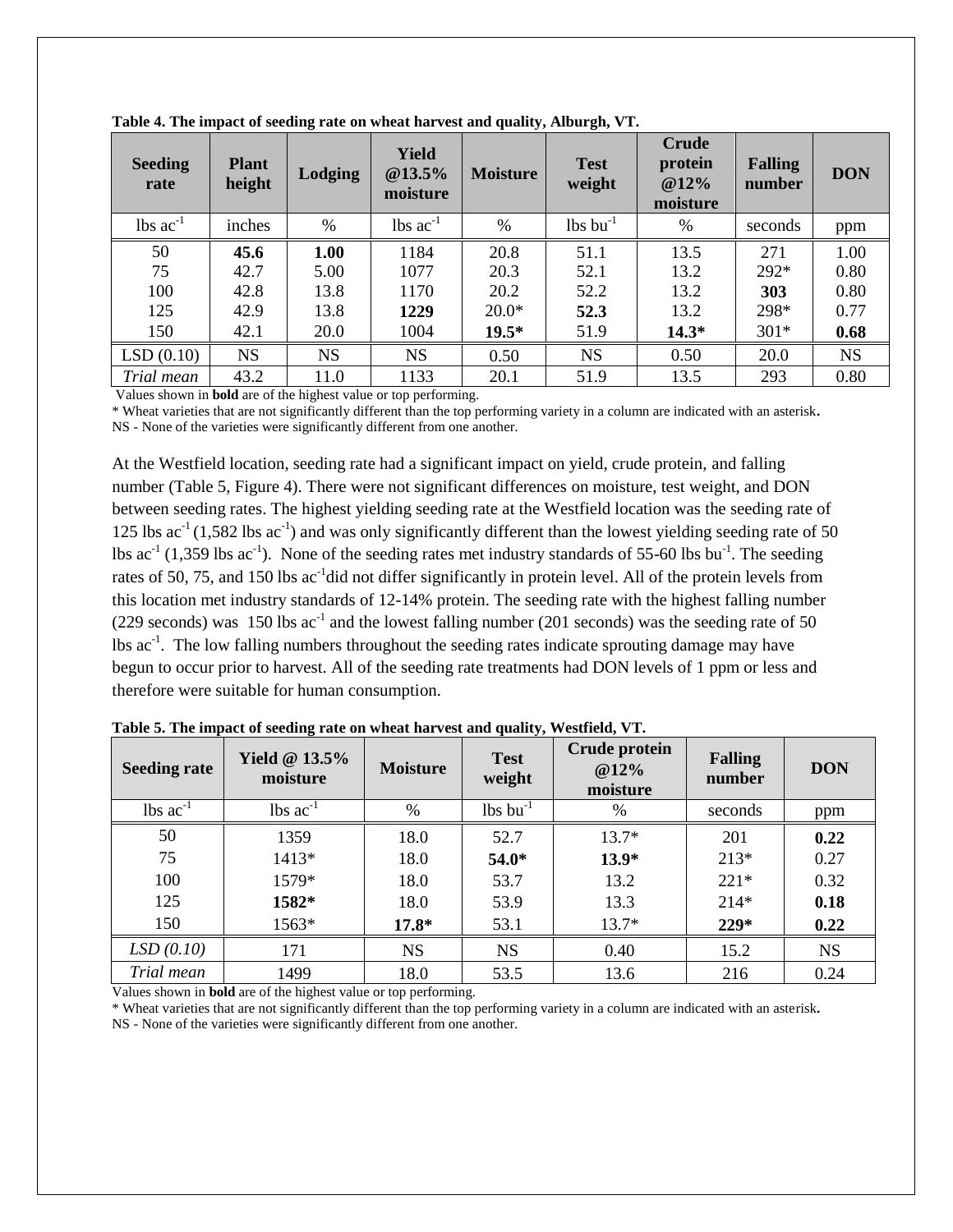

**Figure 3. Yield and protein of heirloom spring wheat varieties based on seeding rate, Alburgh, VT, 2014.** 

Varieties with the same letter are not significantly different from one another.



**Figure 4. Yield and protein of heirloom spring wheat varieties based on seeding rate, Westfield, VT, 2014.** 

Varieties with the same letter are not significantly different from one another.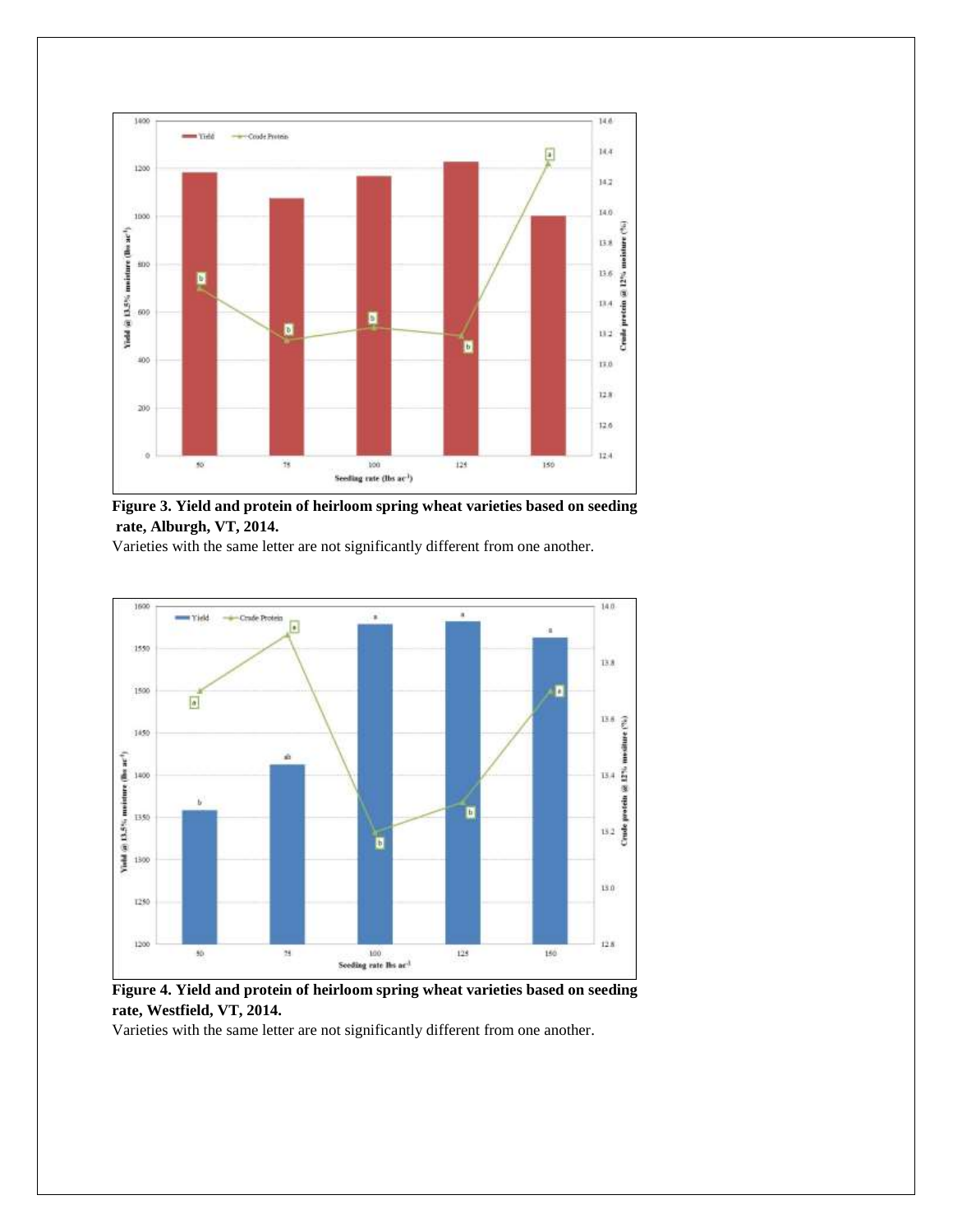#### *Variety*

At the Alburgh location, variety had a significant impact on average plant height, moisture, test weight, crude protein, and falling number. It did not have a significant impact on yield, DON, or lodging (Table 6, Figure 5). Lodoga was the tallest variety (44.3 inches) and not surprising also had a higher percentage of lodge plants (15.0%). Ladoga had slightly lower moisture (19.0) and higher test weight, protein, and falling number compared to Red Fife. The two varieties did not differ significantly in DON level.

| <b>Variety</b> | <b>Plant</b><br>height | Lodging   | Yield<br>@13.5%<br>moisture | <b>Moisture</b> | <b>Crude protein</b><br><b>Test</b><br>@12%<br>weight<br>moisture |         | <b>Falling</b><br>number | <b>DON</b> |
|----------------|------------------------|-----------|-----------------------------|-----------------|-------------------------------------------------------------------|---------|--------------------------|------------|
|                | inches                 | %         | lbs $ac^{-1}$               | $\frac{0}{0}$   | $lbs$ bu <sup>-1</sup>                                            | $\%$    | seconds                  | ppm        |
| Ladoga         | $44.3*$                | 15.0      | 1201                        | $19.0*$         | $52.6*$                                                           | $13.7*$ | $335*$                   | 0.60       |
| Red Fife       | 42.1                   | 7.00      | 1064                        | 21.3            | 51.2                                                              | 13.3    | 252                      | 1.10       |
| LSD(0.10)      | 1.80                   | <b>NS</b> | <b>NS</b>                   | 0.30            | 0.70                                                              | 0.30    | 13.0                     | <b>NS</b>  |
| Trial mean     | 43.2                   | 11.0      | 1133                        | 20.1            | 51.9                                                              | 13.5    | 293                      | 0.80       |

**Table 6. The impact of variety on wheat harvest and quality, Alburgh, VT, 2014.** 

Values shown in **bold** are of the highest value or top performing.

\* Wheat varieties that are not significantly different than the top performing variety in a column are indicated with an asterisk.

NS - None of the varieties were significantly different from one another.



**Figure 5. Yield and protein of heirloom spring wheat varieties based on variety, Alburgh, VT, 2014.** 

Varieties with the same letter are not significantly different from one another.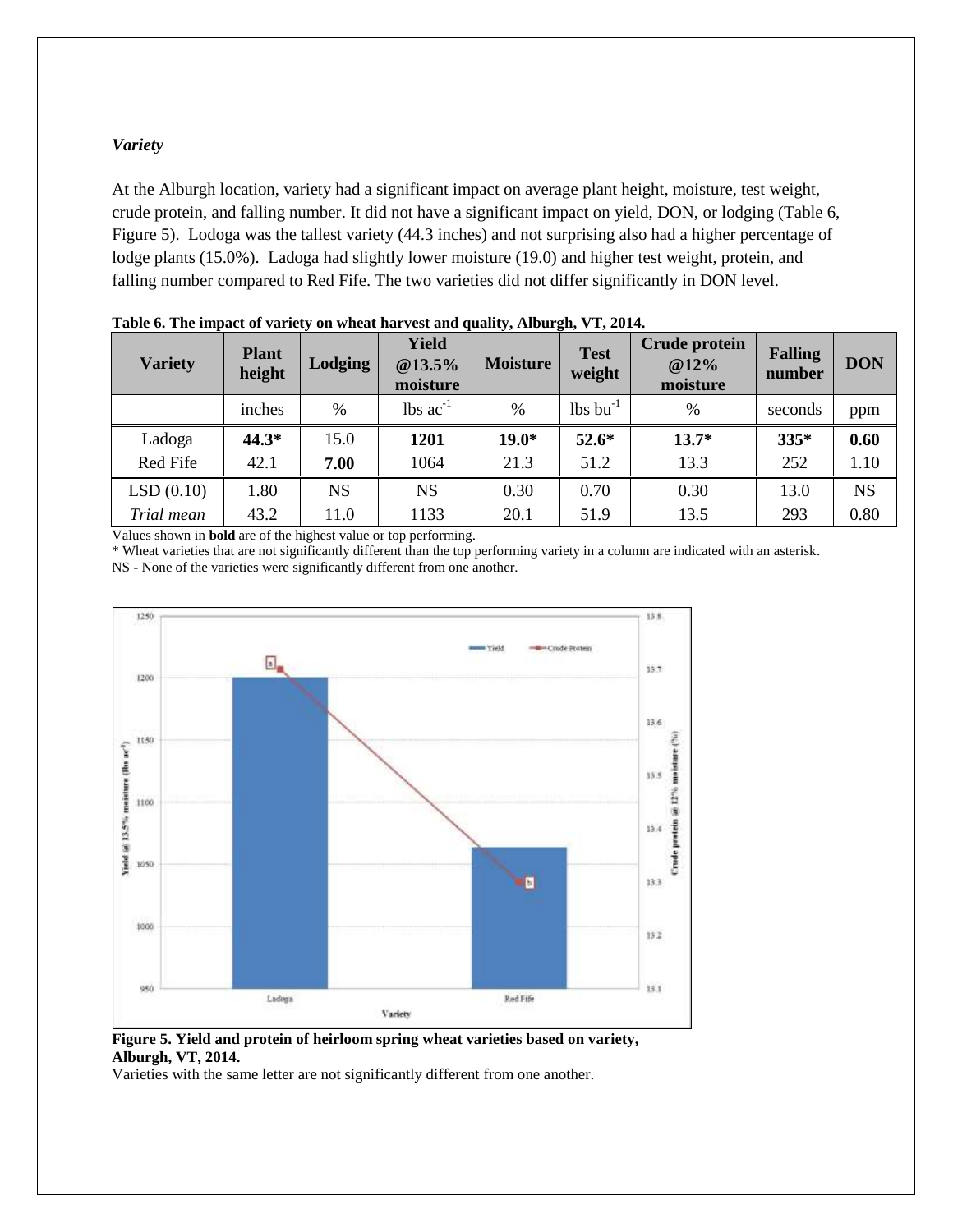At the Westfield location, variety had a significant impact on yield, moisture, test weight, crude protein, and falling number (Table 7, Figure 6). The DON level did not differ by variety. Similar to the Alburgh trial site, the heirloom variety Ladoga outperformed Red Fife in test weight, crude protein, and falling number. It also had slightly lower moisture compared to Red Fife.

| <b>Variety</b> | <b>Yield</b><br>@13.5%<br>moisture | <b>Moisture</b> | <b>Test</b><br>weight          | <b>Crude protein</b><br>@12%<br>moisture | <b>Falling</b><br>number | <b>DON</b> |
|----------------|------------------------------------|-----------------|--------------------------------|------------------------------------------|--------------------------|------------|
|                | $\text{lbs}$ ac <sup>-1</sup>      | $\%$            | $\frac{1}{5}$ bu <sup>-1</sup> | %                                        | seconds                  | ppm        |
| Ladoga         | 1582*                              | $17.7*$         | 54.0*                          | $13.9*$                                  | $224*$                   | 0.23       |
| Red Fife       | 1417                               | 18.2            | 53.0                           | 13.3                                     | 207                      | 0.25       |
| LSD(0.10)      | 107.9                              | 0.2             | 0.7                            | 0.2                                      | 9.6                      | <b>NS</b>  |
| Trial mean     | 1499                               | 18.0            | 53.5                           | 13.6                                     | 216                      | 0.24       |

**Table 7. The impact of variety on wheat harvest and quality, Westfield, VT, 2014.**

Values shown in bold are of the highest value or top performing.

\* Wheat varieties that are not significantly different than the top performing variety in a column are indicated with an asterisk. NS - None of the varieties were significantly different from one another.



**Figure 6. Yield and protein of heirloom spring wheat varieties based on variety, Westfield, VT, 2014.** 

Varieties with the same letter are not significantly different from one another.